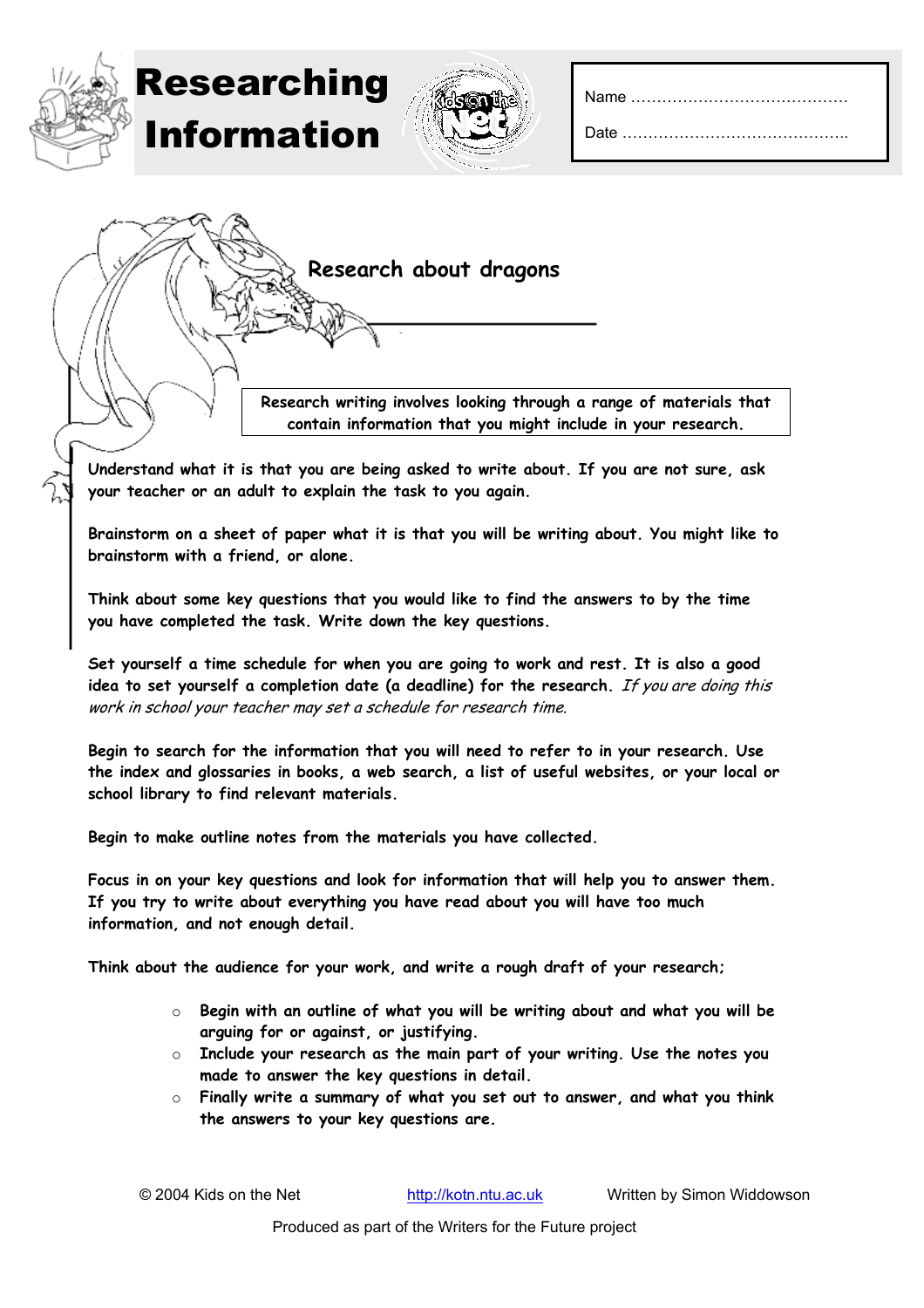**Look through your draft and begin to edit it;**

- o **Remove any irrelevant information that you have included**
- o **Check your grammar and punctuation**
- o **Ask a friend / teacher / adult to proof read it for you**

| Notes           |  |  |  |  |  |  |  |
|-----------------|--|--|--|--|--|--|--|
|                 |  |  |  |  |  |  |  |
|                 |  |  |  |  |  |  |  |
|                 |  |  |  |  |  |  |  |
|                 |  |  |  |  |  |  |  |
|                 |  |  |  |  |  |  |  |
|                 |  |  |  |  |  |  |  |
|                 |  |  |  |  |  |  |  |
|                 |  |  |  |  |  |  |  |
| Research Notes: |  |  |  |  |  |  |  |
|                 |  |  |  |  |  |  |  |
|                 |  |  |  |  |  |  |  |
|                 |  |  |  |  |  |  |  |
|                 |  |  |  |  |  |  |  |
|                 |  |  |  |  |  |  |  |
|                 |  |  |  |  |  |  |  |
|                 |  |  |  |  |  |  |  |
|                 |  |  |  |  |  |  |  |
|                 |  |  |  |  |  |  |  |
|                 |  |  |  |  |  |  |  |
|                 |  |  |  |  |  |  |  |
|                 |  |  |  |  |  |  |  |
|                 |  |  |  |  |  |  |  |
|                 |  |  |  |  |  |  |  |
|                 |  |  |  |  |  |  |  |
|                 |  |  |  |  |  |  |  |
|                 |  |  |  |  |  |  |  |
|                 |  |  |  |  |  |  |  |
|                 |  |  |  |  |  |  |  |
|                 |  |  |  |  |  |  |  |
|                 |  |  |  |  |  |  |  |
|                 |  |  |  |  |  |  |  |
|                 |  |  |  |  |  |  |  |
|                 |  |  |  |  |  |  |  |
|                 |  |  |  |  |  |  |  |
|                 |  |  |  |  |  |  |  |
|                 |  |  |  |  |  |  |  |

**Publish your work, either on paper or electronically.**

© 2004 Kids on the Net http://kotn.ntu.ac.uk Written by Simon Widdowson

Produced as part of the Writers for the Future project